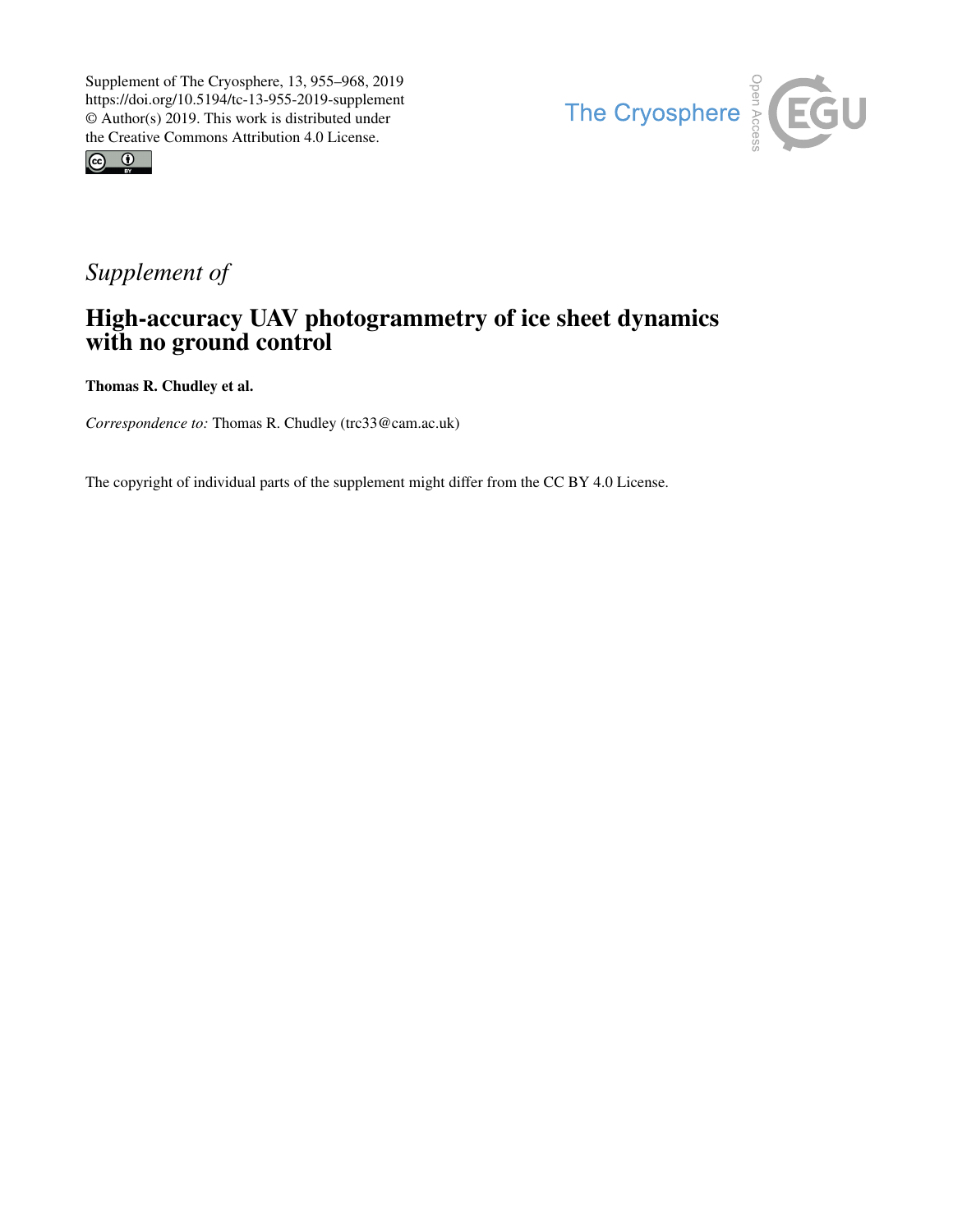

**Figure S1.** Components and set-up of Skywalker X8 UAV used in this study.